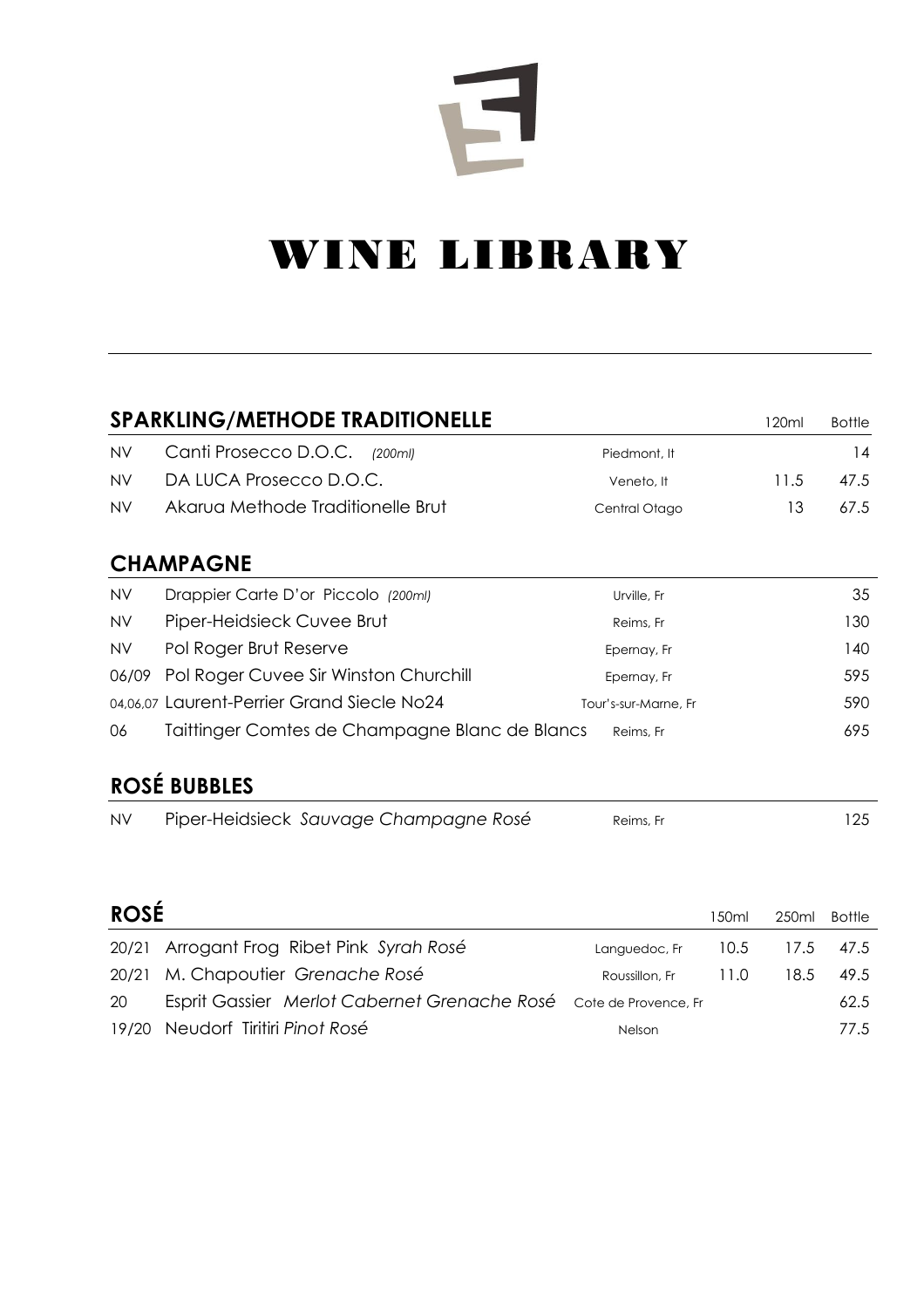## **CHARDONNAY / WHITE BURGUNDY** 150ml 250ml Bottle 20 Thornbury 20 Thornbury 10 16.5 45 19/20 Dark Horse **California** 12.5 21 55 20/21 Lake Chalice The Raptor **Marlborough** 14.5 24 65 19/20 Chard Farm Closeburn Contral Charge Central Otago 69.5 17 Giesen Brothers Puligny-Montrachet Burgundy, Fr 6179.5 20 Peregrine 20 Peregrine 20 Peregrine 20 Peregrine 20 Peregrine 20 Central Otago 19 William Fevre - Petit Chabilis Chapter Chabis, Francesco Chabis, Francesco Chabis, Fr 19/20 Te Mata Elston 125 15/16 Vidal Legacy and the state of the Hawke's Bay 140 13 Millton Clos de Ste Anne - Naboths Vineyard Gisborne Cistorne 245 10/13 Neudorf Moutere 265 04 Louis CARILLON et Fils Puligny-Montrachet Cote-d'Or, Fr 375 11 Craggy Range LES BEAUX CAILLOUX Hawke's Bay **11** Craggy Range LES BEAUX CAILLOUX 16 Pegasus Bay Virtuoso MAGNUM 1.5L N. Canterbury 360

#### **SAUVIGNON BLANC**

| 21/22 Picton Bay              | Marlborough      | TO.  | 16.5 | 45   |
|-------------------------------|------------------|------|------|------|
| 21/22 Mount Riley – Sandhills | Marlborough      | 10   | 16.5 | 45   |
| 21/22 HãHã                    | Marlborough      | 10.5 | 17.5 | 47.5 |
| 21/22 Jules Taylor            | Marlborough      | 15.  | 25   | 67.5 |
| 10/17 Pascal Jolivet Sancerre | Loire Valley, Fr |      |      | 130  |

#### **RIESLING**

| 20/21 | Mudhouse                         | N. Canterbury | 10.5 | 17.5 | 47.5 |
|-------|----------------------------------|---------------|------|------|------|
| 20    | Peregrine                        | Central Otago |      |      | 65   |
| 19    | Pegasus Bay                      | N. Canterbury |      |      | 85   |
| -11   | Pegasus Bay Aged Library Release | N. Canterbury |      |      | l 10 |

#### **PINOT GRIS**

| 20/21 | Hãhã                                  | Hawke's Bay   | 10   | 16.5 | 45   |
|-------|---------------------------------------|---------------|------|------|------|
|       | 19/20 Mount Brown – Grand Reserve     | N. Canterbury | 13.5 | 22.5 | 59.5 |
|       | 21/22 Jules Taylor                    | Marlborough   | 14.5 | 24   | 65   |
| 21    | Peregrine                             | Central Otago |      |      | 77.5 |
| 07    | Gisselbrecht – Frankstein - GRAND CRU | Alsace, Fr    |      |      | 115  |

#### **VIOGNIER**

| 18/19 Millton Riverpoint Vineyard | Gisborne | 87.5 |
|-----------------------------------|----------|------|
|                                   |          |      |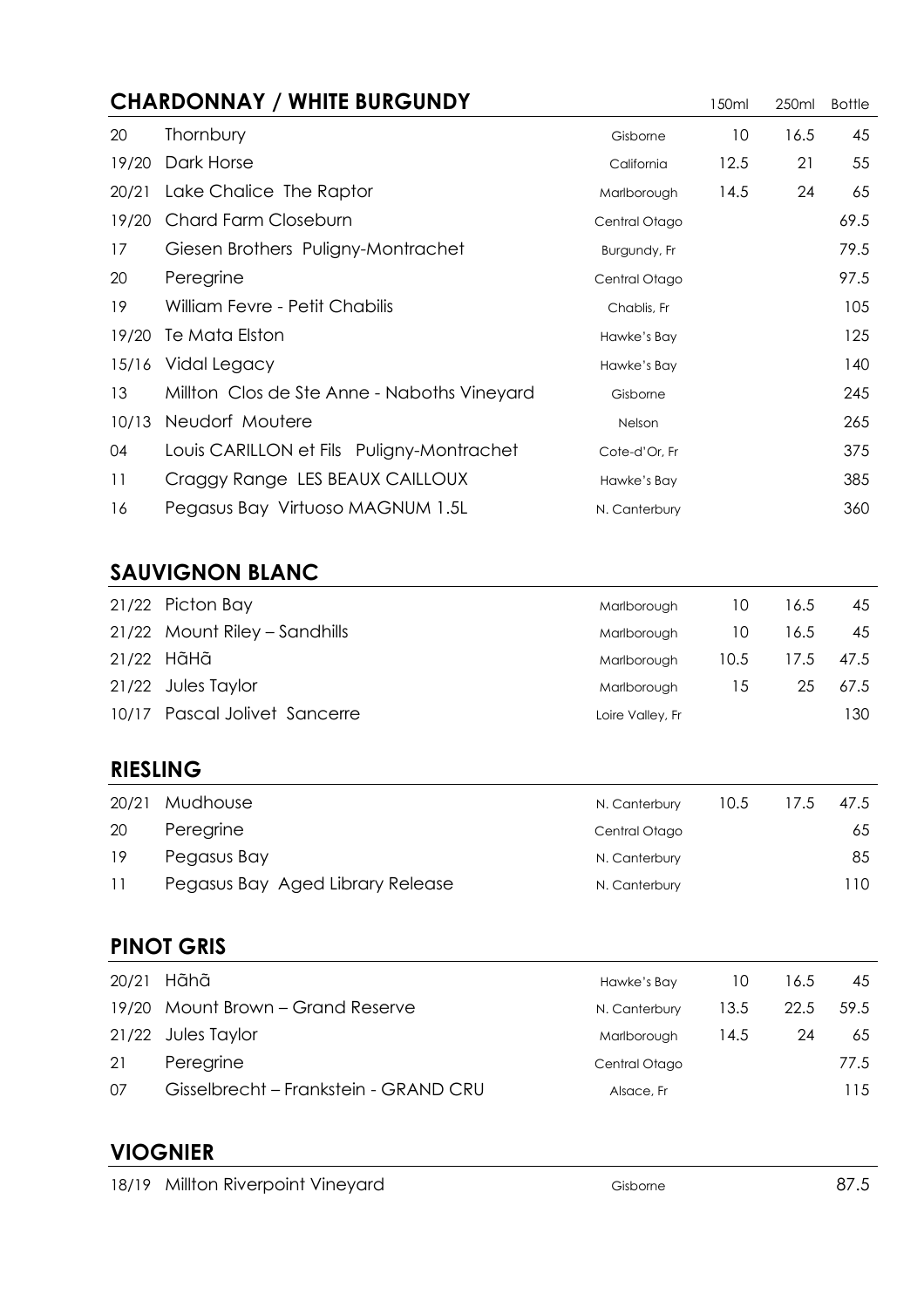#### **GEWURZTRAMINER**

16/17 Gisselbrecht and the state of the Alsace, France Alsace, France and the Alsace, France and the State of the State of the State of the Alsace, France and the State of the State of the Alsace, France and the State of t



### *Three vintages of New Zealand great wines ideal for a group of connoisseurs & enthusiasts*

|                                                                                   |               | <b>Three</b><br><b>Bottles</b> |
|-----------------------------------------------------------------------------------|---------------|--------------------------------|
| <b>Bilancia Syrah</b>                                                             | Hawke's Bay   | 245                            |
| Vintages - 2008, 2010 & 2012                                                      |               |                                |
| Carrick 'From the Library' Bannockburn Pinot Noir<br>Vintages - 2005, 2007 & 2011 | Central Otago | 375                            |
| Felton Road Block 3 Pinot Noir                                                    | Central Otago | 790                            |
| Vintages - 2012, 2013 & 2014                                                      |               |                                |

#### **MAGNUMS - 1.5L**

|                   | 09/14 Villa Maria Reserve - Pinot Noir                                   | Marlborough    | 315   |
|-------------------|--------------------------------------------------------------------------|----------------|-------|
|                   | 17/18 Pegasus Bay - Pinot Noir                                           | N. Canterbury  | 345   |
| 15/17             | Pegasus Bay Prima Donna - Pinot Noir                                     | N. Canterbury  | 495   |
| 13                | Pegasus Bay - Merlot Cabernet Sauvignon                                  | N. Canterbury  | 195   |
| $12 \overline{ }$ | Man O' War Ironclad - Cabernet Sauvignon<br><b>Merlot Cabernet Franc</b> | Waiheke Island | 255   |
| 13                | Brookfields Hillside - Syrah                                             | Hawke's Bay    | 275   |
| 06                | Chateau Palmer Margaux - GRAND CRU                                       | Bordeaux, Fr   | 2.150 |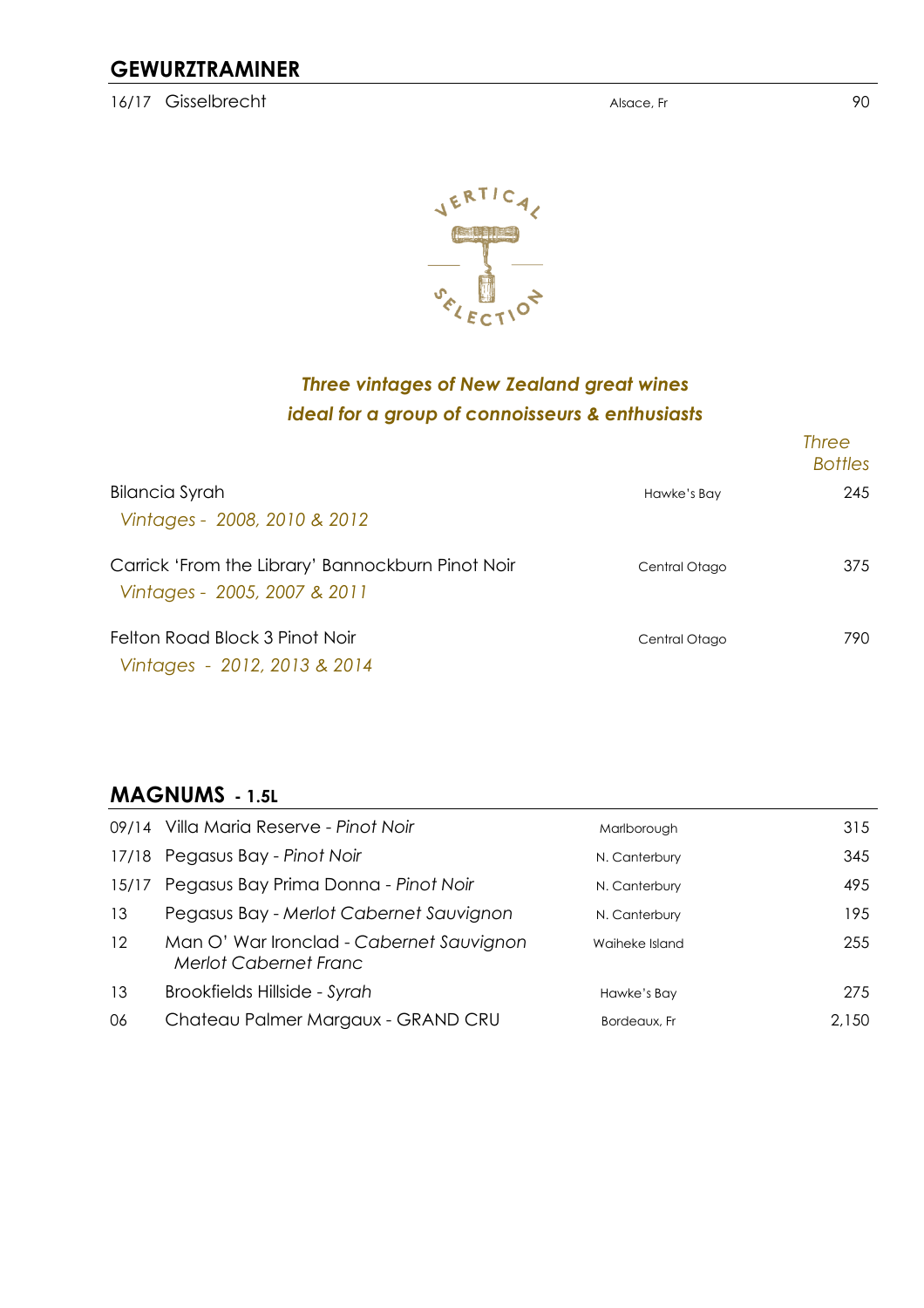|       | PINOT NOIR / GAMAY NOIR / RED BURGUNDY                      |               | 150ml | 250ml | <b>Bottle</b> |
|-------|-------------------------------------------------------------|---------------|-------|-------|---------------|
| 20    | Crater Rim From the Ashes                                   | N. Canterbury | 11    | 18.5  | 49.5          |
| 19    | Mt Brown Catherine's Block                                  | N. Canterbury | 13    | 22    | 57.5          |
| 20    | Main Divide                                                 | N. Canterbury | 15.5  | 25.5  | 69.5          |
| 21/22 | Devils Staircase                                            | Central Otago | 15.5  | 25.5  | 69.5          |
| 20/21 | Te Mata Estate Gamay Noir                                   | Hawke's Bay   |       |       | 69.5          |
| 19    | Chard Farm Finla Mor                                        | Central Otago |       |       | 107.5         |
| 20/21 | Akarua                                                      | Central Otago |       |       | 115           |
| 15/17 | Villa Maria Single Vineyard Southern Clays                  | Marlborough   |       |       | 145           |
| 13    | Pegasus Bay Prima Donna                                     | N. Canterbury |       |       | 275           |
| 11    | Domaine FAIVELEY Chamertin Clos De Beze<br><b>GRAND CRU</b> | Burgandy, Fr  |       |       | 650           |
| 06    | Domaine CHANSON Charmes Chambertin<br><b>GRAND CRU</b>      | Burgandy, Fr  |       |       | 725           |

# **SYRAH / SHIRAZ / GRENACHE / RHONE BLENDS**

|                 | 19/20 La Vieille Ferme The Old Farm                                       | Cotes du Ventoux, Fr | 12.5 | 21   | 55    |
|-----------------|---------------------------------------------------------------------------|----------------------|------|------|-------|
| 19/20           | Jim Barry Lodge Hill                                                      | Clare Valley, Au     | 13.5 | 22.5 | 59.5  |
| 18              | Craggy Range                                                              | Hawke's Bay          | 18   | 29.5 | 79.5  |
| 17              | Peter Lehmann Barossan Grenache                                           | Barossa, Au          |      |      | 65    |
| 17/19           | Grant Burge Distinction The Holy Trinity GSM<br>Grenache Shiraz Mourvedre | Barossa, Au          |      |      | 87.5  |
| 16/17           | Henschke Keyneton                                                         | Barossa, Au          |      |      | 195   |
| 00 <sup>°</sup> | Peter Lehmann Stonewell                                                   | Barossa, Au          |      |      | 295   |
| 05              | Bilancia La Collina                                                       | Hawke's Bay          |      |      | 370   |
| 13              | Craggy Range LE SOL                                                       | Hawke's Bay          |      |      | 385   |
| 10              | Langmeil The Freedom 1843 – Vine age 125 years                            | Barossa, Au          |      |      | 435   |
| 10              | Chateau de Beaucastel Chateauneuf-du-Pape                                 | Cotes du Rhone, Fr   |      |      | 650   |
| 06              | Henschke Hill of Grace                                                    | Eden Valley, Au      |      |      | 1,950 |

# **ITALIAN**

| 19 | Lascito Sangiovese                                                        | Tuscany, It | $\perp$ | 18.5 | 49.5 |
|----|---------------------------------------------------------------------------|-------------|---------|------|------|
|    | 19/20 Pasqua Le Collezioni Montepulciano                                  | d'Abruzzo   |         |      | 45   |
| 16 | Pasqua Black Label Amarone D.O.C. Corvina<br>Rondinella Corvinone Negrara | Veneto, It  |         |      | 165  |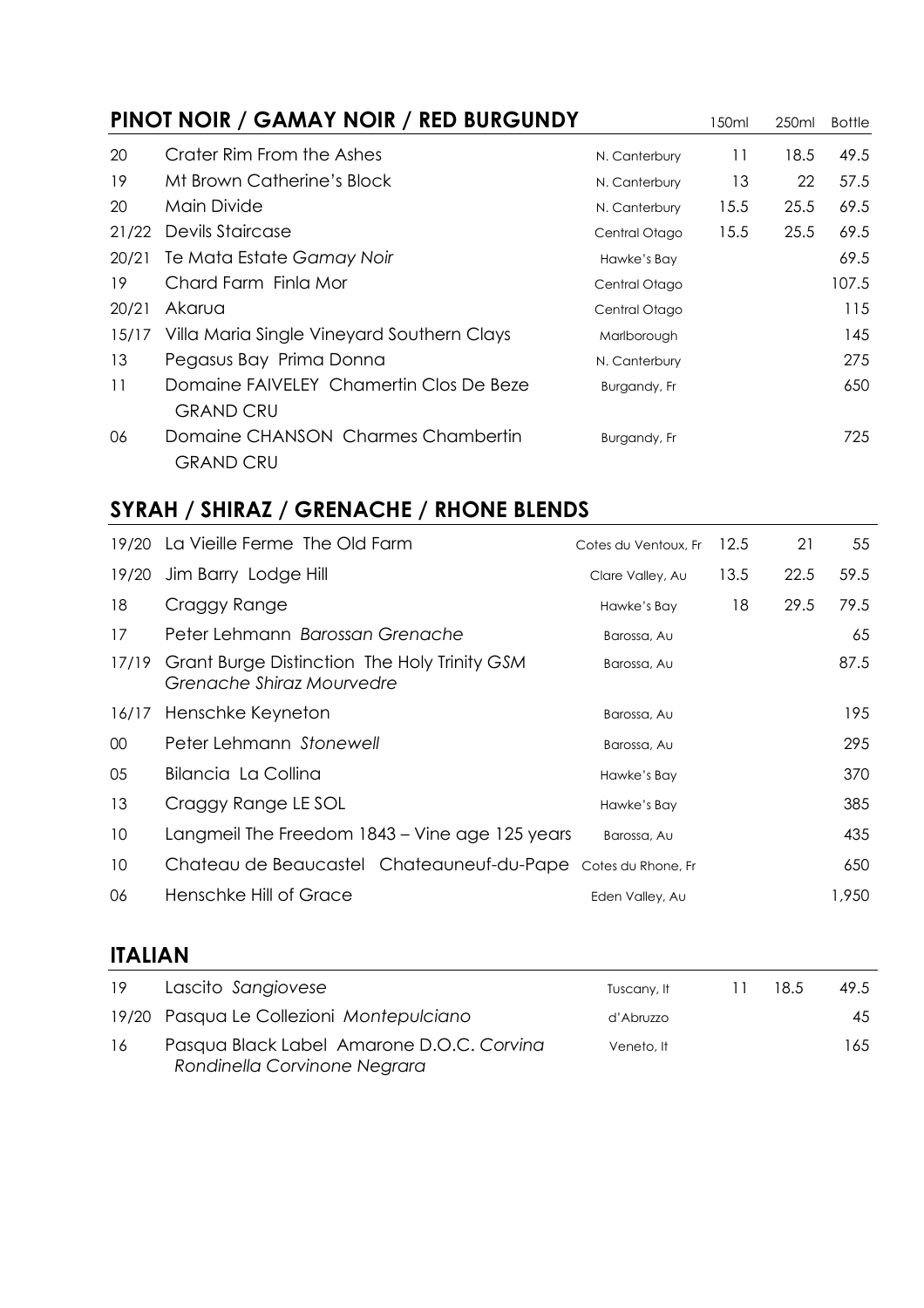# **CABERNET / MERLOT / BORDEAUX BLENDS**

|       |                                                                                      |                  | l 50ml | 250ml | <b>Bottle</b> |
|-------|--------------------------------------------------------------------------------------|------------------|--------|-------|---------------|
| 20/21 | Hãhã Merlot                                                                          | Hawke's Bay      | 10     | 16.5  | 45            |
| 20/21 | Giesen Vineyard Selection Merlot                                                     | Marlborough      | 10.5   | 17.5  | 47.5          |
| 19/20 | Arrogant Frog Ribet Red<br>Cabernet Merlot Sauvignon                                 | Languedoc, Fr    |        |       | 49.5          |
| 18/19 | Jim Barry Cover Drive Cabernet Sauvignon                                             | Clare Valley, Au | 13.5   | 22.5  | 59.5          |
| 19/20 | Grant Burge Hillcot Vineyard Merlot                                                  | Barossa, Au      |        |       | 59.5          |
| 19    | Craggy Range TE KAHU Merlot Cabernet<br>Sauvignon Cabernet Franc Petit Verdot Malbec | Hawke's Bay      |        |       | 95            |
| 18    | Man 'O' War Ironclad Cabernet Franc Merlot Cab<br>Sauvignon Malbec Petit Verdot      | Waiheke Is       |        |       | 145           |
| 15/16 | Pegasus Bay Maestro Merlot Cabernet Malbec                                           | N. Canterbury    |        |       | 145           |
| 15/16 | Langmell Jackamans Cabernet Sauvignon                                                | Barossa, Au      |        |       | 185           |
| 10    | Villa Maria Library Release<br>Merlot Cabernet Sauvignon                             | Hawke's Bay      |        |       | 195           |
| 13    | Craggy Range SOPHIA<br>Merlot Cabernet Sauvignon Cabernet Franc                      | Hawke's Bay      |        |       | 375           |
| 07/10 | Te Mata Coleraine<br>Cabernet Sauvignon Merlot Cabernet Franc                        | Hawke's Bay      |        |       | 395           |

#### **RED WINES OF INTRIGUE**

|    | <b>SWEET DESSERT/STICKYS</b>                 | I NOml         | <b>Bottle</b> |
|----|----------------------------------------------|----------------|---------------|
|    | 18/19 BOGLE Old Vine - Zinfandel             | California, US | 75            |
| 18 | Pala I Fiori (The Flowers) D.O.C. - Cannonau | Sardinia, It   | 67.5          |

| 17 | Deen De Bortoli Botrytis Semillion                | NSW. Au       | 12.5  | 45  |
|----|---------------------------------------------------|---------------|-------|-----|
| 19 | Pegasus Bay Finale Noble Sauvignon                | N. Canterbury | -29.5 | 110 |
|    | 15/17 Deen De Bortoli Noble One Botrytis Semillon | NSW, Au       |       | 100 |

| <b>PORT</b>         | 60 <sub>ml</sub> | Bottle |
|---------------------|------------------|--------|
| Taylor's Tawny/Ruby | 12.5             | 95     |
| Taylor's 10y        | 21               | 165    |
| Taylor's 20y        | 35               | 285    |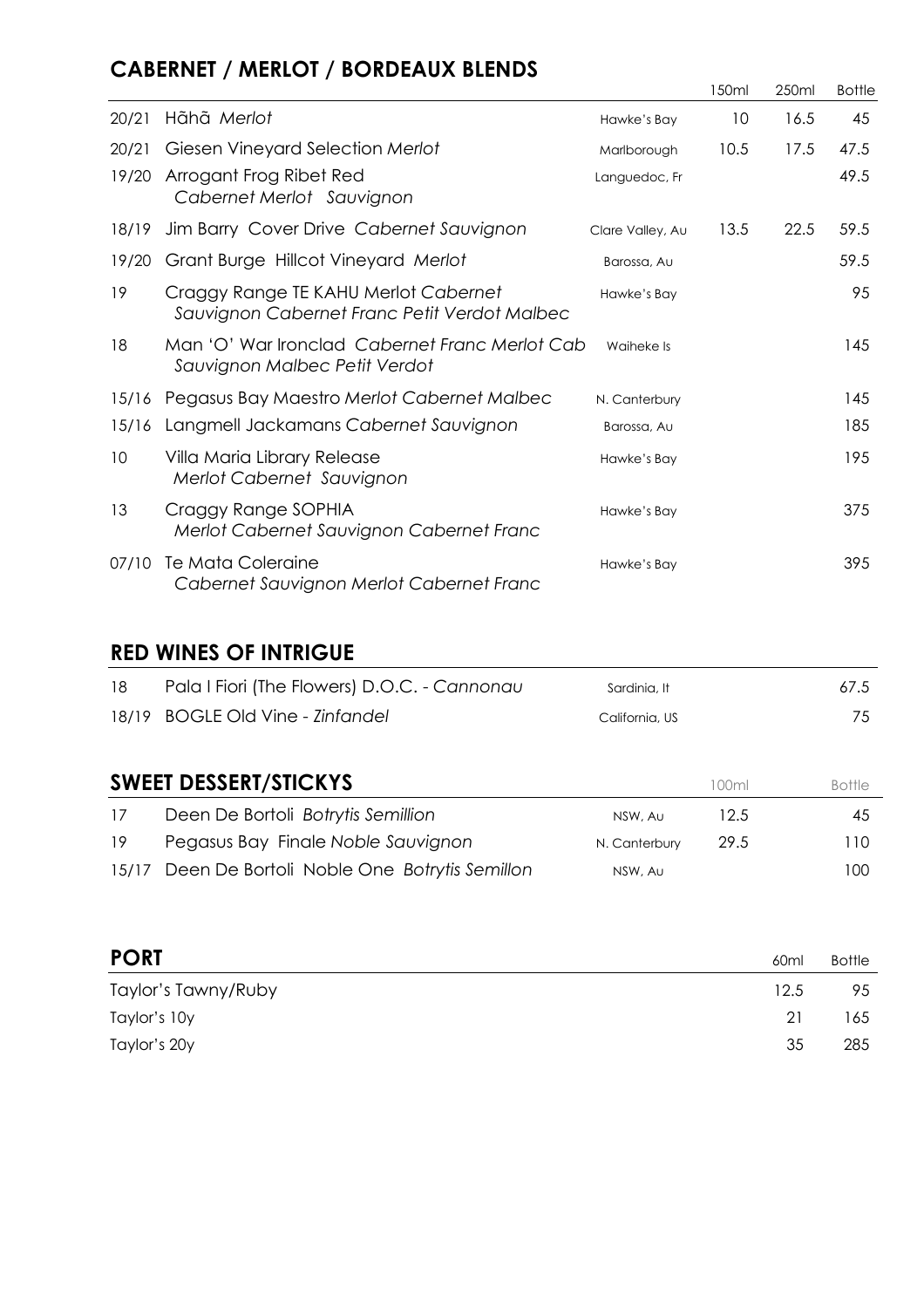#### **BORDEAUX**

#### *Generally considered the world's premium Red Wine region*

*With a total vineyard area exceeding 250,000 acres (NZ has approx. 85,000 acres) producing over 700 million bottles a year, ranging from everyday table wines to some of the most expensive and prestigious wines in the world. Wine production has been continuous in the region ever since the Romans introduced it about 2000 years ago. In the 17 Hundreds British Négociants (wine merchants) made Britain the biggest market where it became known as "Claret".*

*In 1855 the Chateaux of Bordeaux were classified at Napoleon's request. At the top of the 6 "Classe's" is the "Premier Grand Cru Classe" or "First Growth" wines from the 5 most prestigious Chateaux.*

*An excellent growing foundation of limestone leads to a soil structure that is heavy in calcium, together with the Atlantic Climate results in near perfect growing conditions.*

*Red Bordeaux is made from a blend of up to six permitted grape varieties; Cabernet Sauvignon, Cabernet Franc, Merlot, Petit Verdot, Malbec and Carmenere.*

*The wines on the "Left Bank" of the Gironde Estuary are Cabernet Sauvignon predominant and on the "Right Bank" Merlot predominant.*

*Enjoy* 

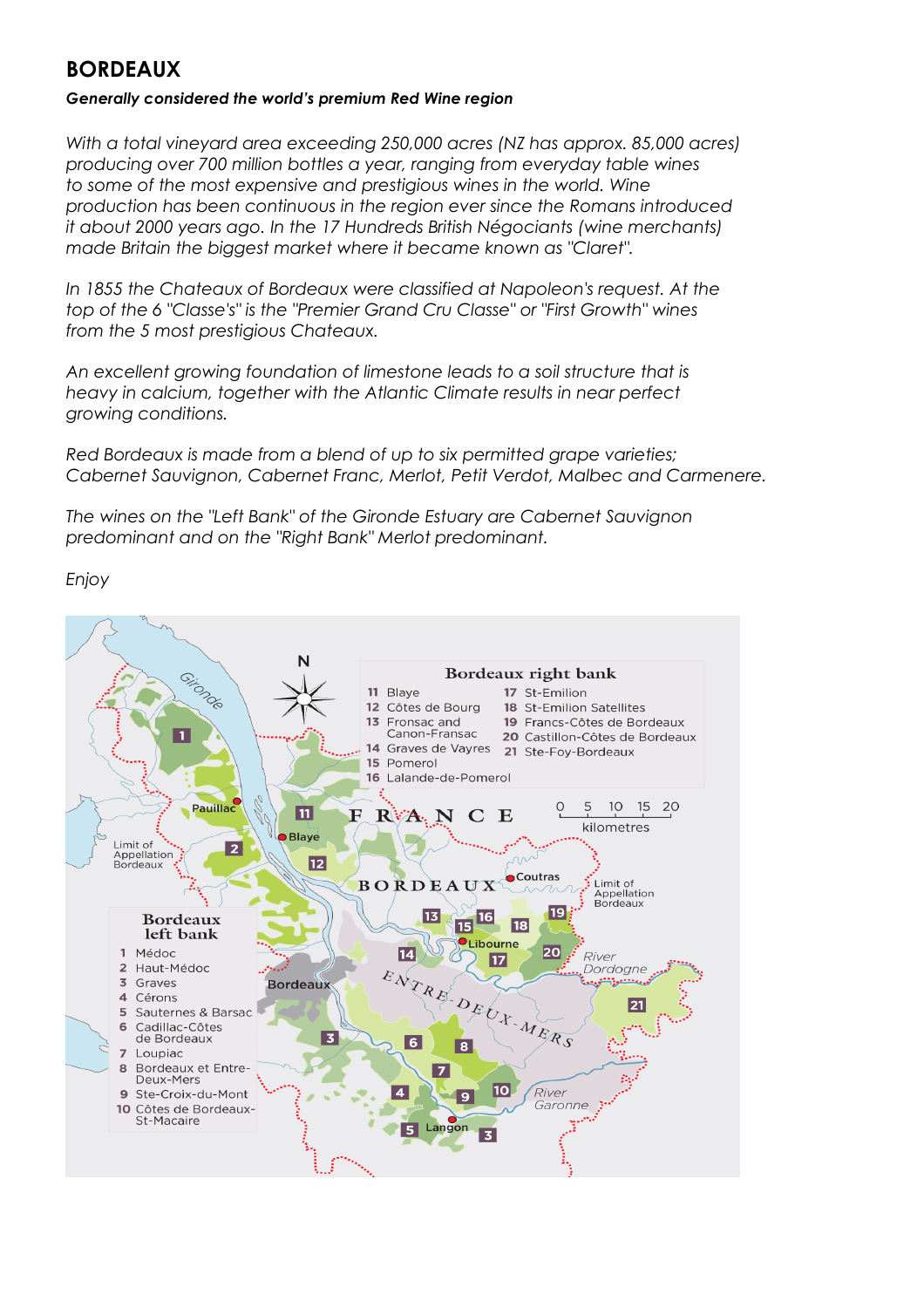#### **BORDEAUX LEFT BANK**

#### **Pauillac**

| 04               | Chateau Pichon-Longueville – Comtesse de Lalande 2nd Growth | 425   |
|------------------|-------------------------------------------------------------|-------|
| 11               | Chateau Pichon/Longueville – Comtesse de Lalande 2nd Growth | 795   |
| 11               | Chateau Lynch Bages                                         | 835   |
| 12               | Pauillac de Latour                                          | 440   |
| Margaux          |                                                             |       |
| 06               | Chateau Palmer 3rd Growth                                   | 1,285 |
| 09               | Chateau Lascombes 3rd Growth                                | 655   |
| 01               | Chateau Giscours 3rd Growth                                 | 585   |
| <b>St Julien</b> |                                                             |       |
| 07               | Chateau Leoville Barton 2nd Growth                          | 368   |
| 09               | Chateau Lagrange 3rd Growth                                 | 550   |

## **BORDEAUX RIGHT BANK**

| Pomerol |                                       |     |
|---------|---------------------------------------|-----|
| 04      | Chateau L'Eglise - Clinet             | 550 |
| 01      | Chateau Gazin                         | 395 |
| $00\,$  | Chateau Latour a Pomerol              | 675 |
|         |                                       |     |
|         | <b>St Emilion</b>                     |     |
| 01      | Chateau Quinault - L'Enclos Grand Cru | 525 |
| 08      | Sanctus - St Emillion - Grand Cru     | 225 |
| 10      | Chateau Tour du Pin                   | 325 |
|         |                                       |     |
|         | <b>Cotes de Castillon</b>             |     |
| 09      | Chateau Cap de Faugeres               | 149 |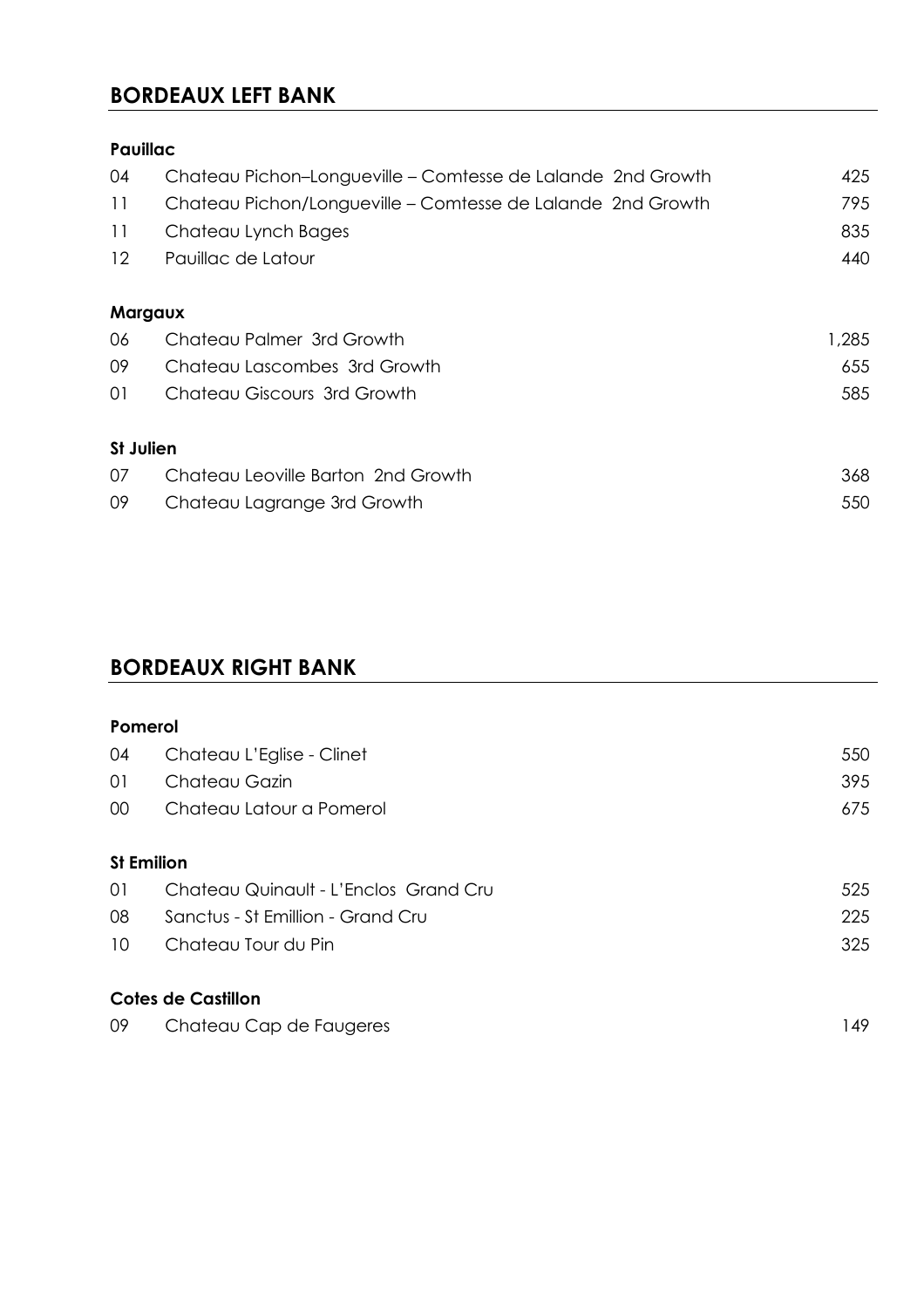# PREMIER SPIRITS

#### **W H I S K Y**

#### **SINGLE MALT**

| Glenmorangie 'Lasanta' 12y          | 15 |
|-------------------------------------|----|
| Laphroaig 10y                       | 18 |
| Glenfiddich 12y                     | 13 |
| Glenfiddich 15y                     | 17 |
| Glenfiddich Fire & Cane             | 16 |
| Glenfiddich IPA Cask                | 19 |
| <b>Glenfiddich Project XX</b>       | 19 |
| Glenfiddich Winter Storm            | 62 |
| <b>Bruichladdich Port Charlotte</b> | 17 |
| Bruichladdich Classic Laddie        | 18 |
| <b>Balvenie 14y Caribbean Cask</b>  | 22 |
| Balvenie 21y Portwood               | 45 |
| Dalmore Cigar Malt                  | 29 |
| Dalmore King Alexander              | 49 |
|                                     |    |

#### **W H I S K E Y**

#### **BLENDS**

| Jamesons                  | 10.5 |
|---------------------------|------|
| Grants                    | 10.5 |
| Teeling                   | 12.5 |
| Monkey Shoulder           | 13   |
| Mackinlay's Rare Old Malt | 36   |
| Hibiki Harmony            | 22   |
| Yamazaki                  | 22   |
| Hakushu 12y               | 36   |

#### **N O R T H A M E R I C A N**

| Jack Daniels         | 11 |
|----------------------|----|
| Canadian Club        | 11 |
| <b>Buffalo Trace</b> | 12 |
| <b>Makers Mark</b>   | 12 |
| Woodford Reserve     | 12 |
| Woodford Reserve Rye | 13 |
|                      |    |

#### **C O G N A C**

| Hennessy VS      | 12 |
|------------------|----|
| Remy Martin VSOP | 16 |
| Remy Martin XO   | 45 |

#### **V O D K A**

| Tito's            |                |    |
|-------------------|----------------|----|
| Grey Goose        | 13             | 13 |
| Scapegrace        | 12.5           |    |
| <b>Wild River</b> | $\overline{4}$ |    |

#### **G I N**

| Haymans Sloe              | 10   |
|---------------------------|------|
| <b>Bulldog</b>            | 11   |
| <b>Bombay Sapphire</b>    | 12   |
| Rock Rose                 | 13   |
| The Botanist              | 13   |
| Rifters                   | 13   |
| <b>Rifters Quartz</b>     | 14   |
| Rifters Blossom           | 14   |
| <b>Hendricks</b>          | 16   |
| Hendricks Orbium          | 16.5 |
| Hendricks Summer Solstice | 16   |
| Hendricks Lunar           | 17   |
| <b>OPIHR Dry</b>          | 13   |
| <b>OPIHR Spiced</b>       | 13   |
| Scapegrace                | 13   |
| Scapegrace Black          | 14   |
| Scapegrace Gold           | 16   |
| Ki No Bi                  | 16   |
| Ki No Tea                 | 18   |
|                           |      |

#### **R U M**

| Kraken                     | 11.5 |
|----------------------------|------|
| Sailor Jerry               | 11   |
| Angostura 7y               | 12   |
| Havanna Club 3y Anos       | 11   |
| <b>Black Magic</b>         | 11   |
| <b>Goslings Black Seal</b> | 12   |

#### **T E Q U I L A**

| Agavero             | 1.5 |
|---------------------|-----|
| Patron XO Café      | 12  |
| Casamigos Blanco    | 15  |
| Casamigos Reposado  | 15  |
| Casamigos Anejo     | 16  |
| Herradura Seleccion |     |
| Suprema extra anejo |     |
|                     |     |